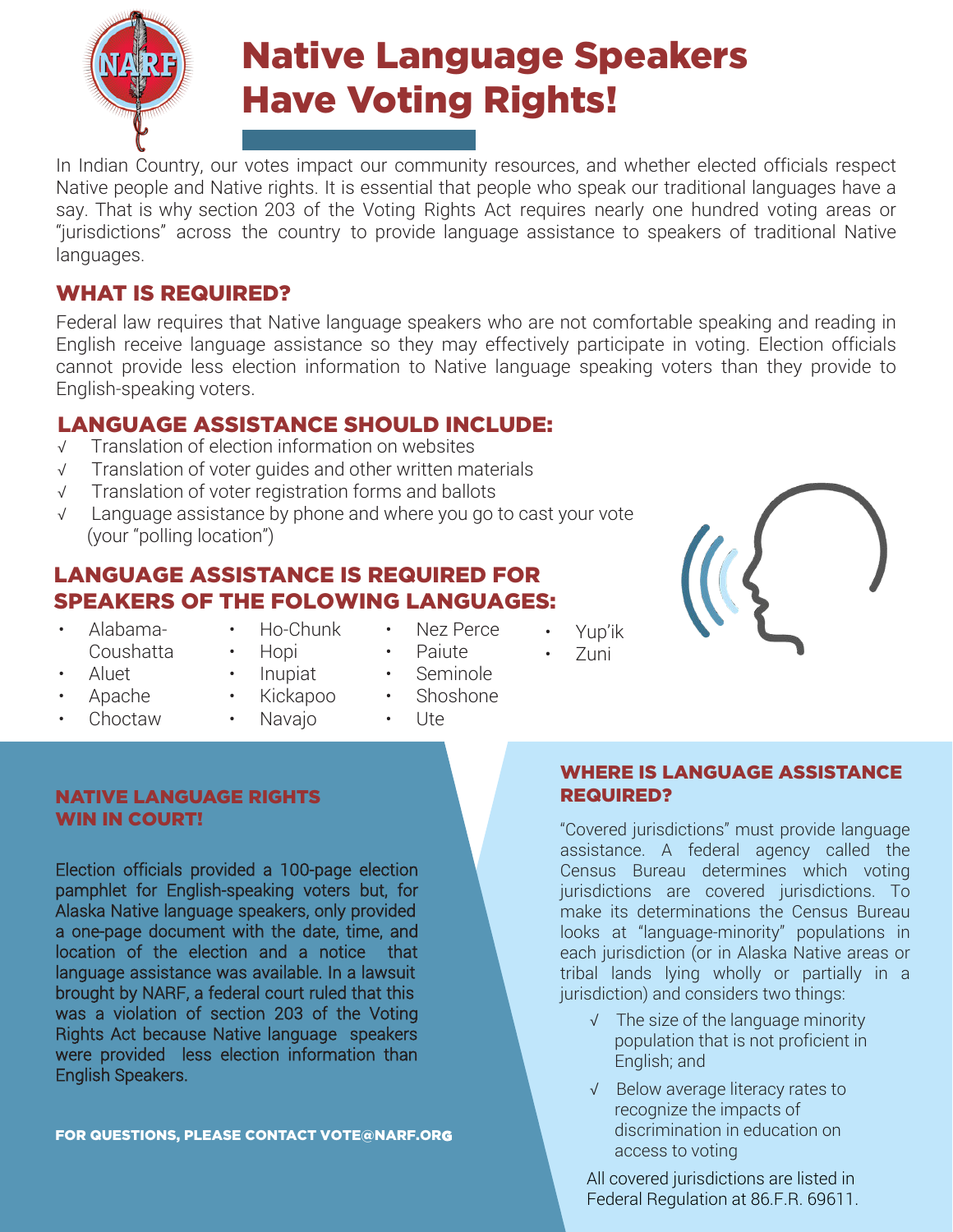#### A NOTE ABOUT "HISTORICALLY UNWRITTEN" NATIVE LANGUAGES:

Many Native languages are historically unwritten, as our cultures are rooted in oral traditions. Under section 203, if a Native language is determined to be historically unwritten (a case-bycase determination) jurisdictions may not have to provide *written* translations of all materials written in English. However, federal courts have determined that written translations may be required if needed to provide complete, accurate, and uniform translations. Additionally, language assistance must still allow Native-language speakers to *effectively* participate in voting and election officials cannot make less information available for Native-language speakers than they do for English-speakers.

The remainder of this guide lists the voting areas or "jurisdictions"that are required to provide language assistance, by language. Language assistance must allow members of your community who are not comfortable using English to effectively participate in elections and cast an informed vote. If you think your community's right to language assistance has been violated, reach out to [vote@narf.org.](mailto:vote@narf.org.The)

[The lis](mailto:vote@narf.org.The)t of jurisdictions that are required to provide language assistance is updated every five years. Jurisdictions with an asterisk (\*) are newly covered jurisdictions, meaning they were not on the list of covered jurisdictions in 2016, but were added in 2021.

For jurisdictions in *bold italics*, the federal government may not prioritize enforcement of language assistance obligations because census data indicate few tribal members live on tribal lands within those jurisdictions.

# ALABAMA-COUSHATTA:

Alabama-Coushatta speakers are entitled to language assistance in

√ Polk County, Texas\*

#### ALUET:

Aluet speakers are entitled to language assistance in

√ Lake and Peninsula Borough, Alaska\*

#### APACHE:

Apache speakers are entitled to language assistance in

√ Gila County, Arizona

√ Pinal County, Arizona

√ Graham County, Arizona

#### CHOCTAW:

Choctaw speakers are entitled to language assistance in

- √ Attala County, Mississippi
- √ Carroll County, Mississippi\*
- √ Jackson County, Mississippi
- √ Jones County Mississippi
- √ Kemper County, Mississippi
- √ Leake County, Mississippi
- √ Neshoba County, Mississippi
- √ Newton County, Mississippi
- √ Noxubee County, Mississippi
- √ Scott County, Mississippi
- √ Winston County, Mississippi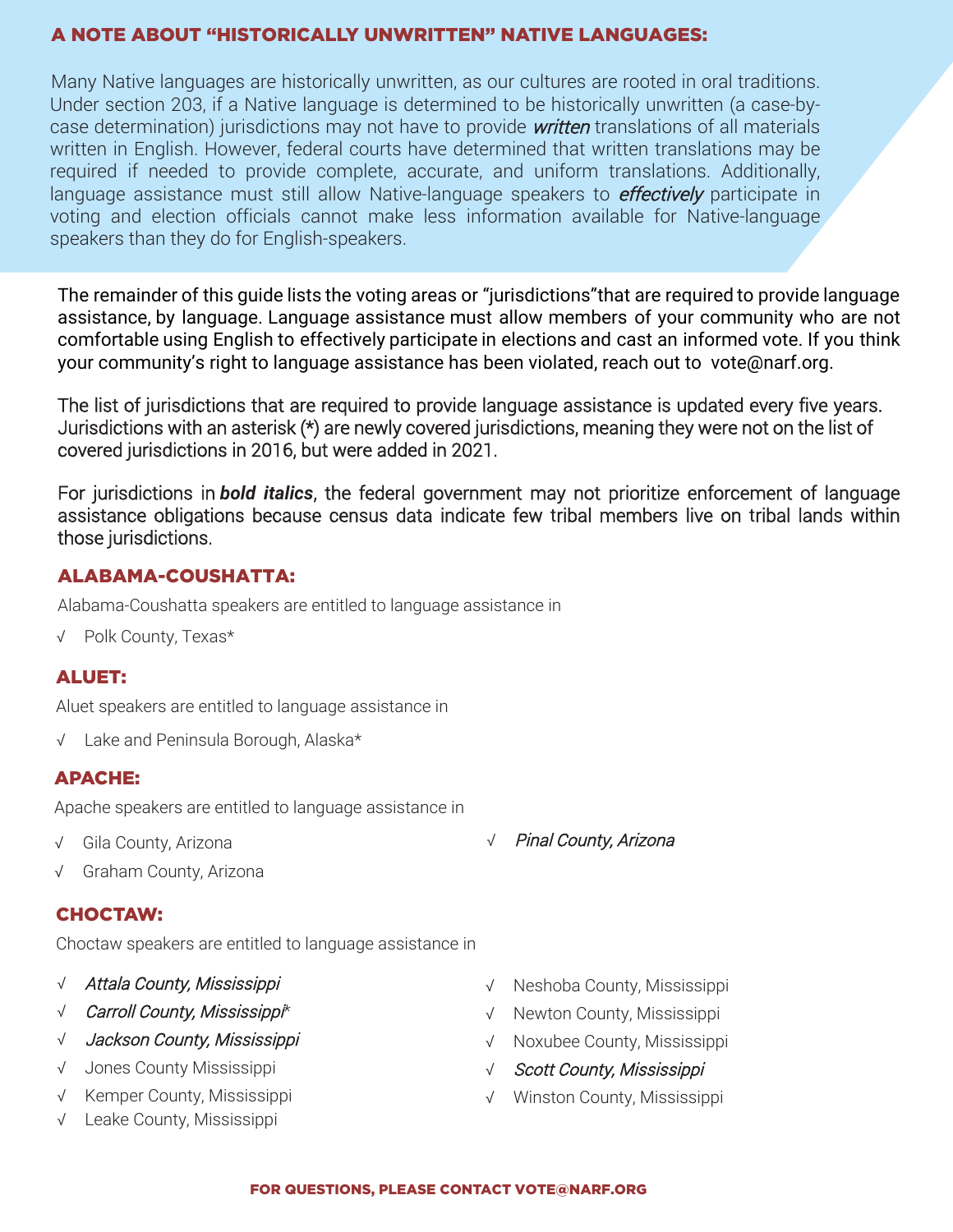#### HO-CHUNK:

Ho-Chunk speakers are entitled to language assistance in

- √ Houston County, Minnesota\*
- √ Adams town, Wisconsin"
- √ Albion town, Wisconsin\*
- √ Bangor town, Wisconsin\*
- √ Birnamwood town, Wisconsin\*
- √ Black River Falls city, Wisconsin\*
- √ Byron town, Wisconsin\*
- √ Cranmoor town, Wisconsin\*
- √ Dellona town, Wisconsin\*
- √ Delton town, Wisconsin\*
- √ Dewhurst town, Wisconsin\*
- √ Eaton town, Wisconsin\*
- √ Elderon town, Wisconsin\*
- √ Ferryville village, Wisconsin\*
- √ Franzen town, Wisconsin\*
- √ Freeman town, Wisconsin\*
- √ Friendship village, Wisconsin\*
- √ Germania town, Wisconsin\*
- √ Germantown town, Wisconsin\*
- √ Greenfield town, Wisconsin\*
- √ Holland town, Wisconsin\*
- √ Komensky town, Wisconsin\*

#### HOPI:

Hopi speakers are entitled to language assistance in

√ Coconino County, Arizona\*

#### INUPIAT:

Inupiat speakers are entitled to language assistance in

- √ North Slope Borough, Alaska
- √ Northwest Atlantic Borough, Alaska

# KICKAPOO:

Kickapoo speakers are entitled to language assistance in

√ Maverick County, Texas

- La Grange town, Wisconsin\*
- √ Lemonweir town, Wisconsin\*
- √ Leon town, Wisconsin\*
- √ Levis town, Wisconsin\*
- √ Lydon town Wisconsin\*
- √ Madison city, Wisconsin\*
- √ Manchester town, Wisconsin\*
- √ Mead town, Wisconsin\*
- √ Millston town, Wisconsin\*
- √ Oakdale town, Wisconsin\*
- √ Onalaska town, Wisconsin\*
- √ Port Edwards town, Wisconsin\*
- √ Preston town, Wisconsin\*
- √ Reid town, Wisconsin\*
- √ Seneca town, Wisconsin\*
- √ Seven Mile Creek town, Wisconsin\*
- √ Stark town, Wisconsin\*
- √ Sumpter town, Wisconsin\*
- √ Whitestown town, Wisconsin\*
- √ Wilson town, Wisconsin\*
- √ Wittenberg village, Wisconsin\*
- √ Wittenberg town, Wisconsin\*
- √ Navajo County, Arizona\*
- √ Yukon-Koyukuk Census Area, Alaska